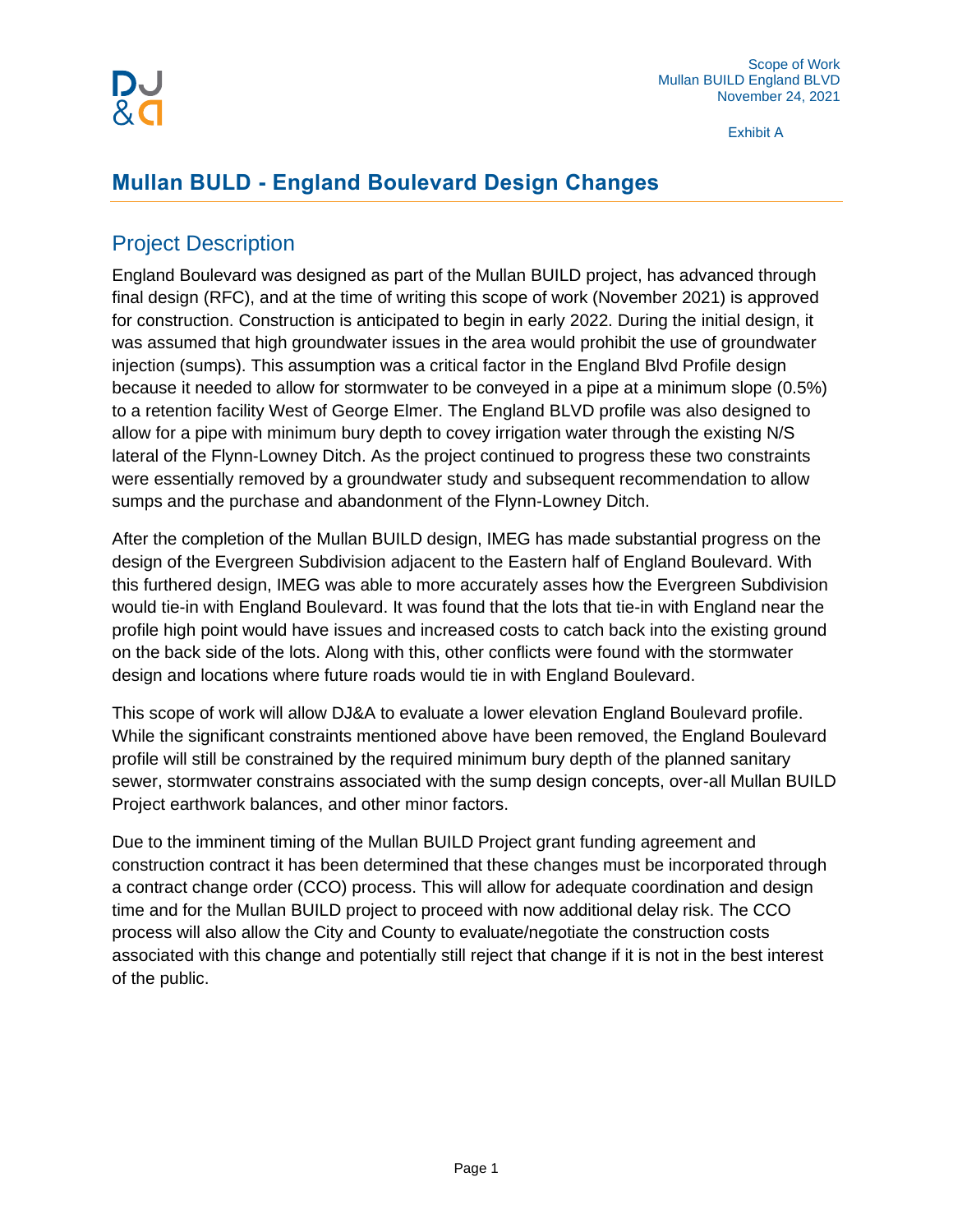# Task 1: Project Management

**Description:** DJ&A will provide management and oversight of the England Boulevard re-design contract.

## **Deliverables:**

• Monthly billing reports and invoices

# Task 2: Roadway Design

**Description:** DJ&A will update the design of England Boulevard to better align with future infrastructure and development along the proposed roadway. This re-design will include:

- Roadway profile design changes
- Model updates and surface coordination
- Sheet updates and drafting
- QAQC checks and design basis updates
- Dry utility conflict checks
- Quantity run and estimate updates

## **Assumptions:**

• The current design of the Evergreen Subdivision will not have further changes that impact England Boulevard.

## **Deliverables:**

- Updated plan sheets for the areas where design changes are made
- Updated Design Basis Report
- Updated Engineers Estimate & Bid Item List

## Task 3: Utilities

**Description:** HDR will update the Stormwater, Water, and Sewer design associated with the re-design of England Boulevard. This will include:

- Stormwater calculations and design
- Stormwater design sheet updates
- Sewer re-design and sheet updates
- Water re-design and sheet updates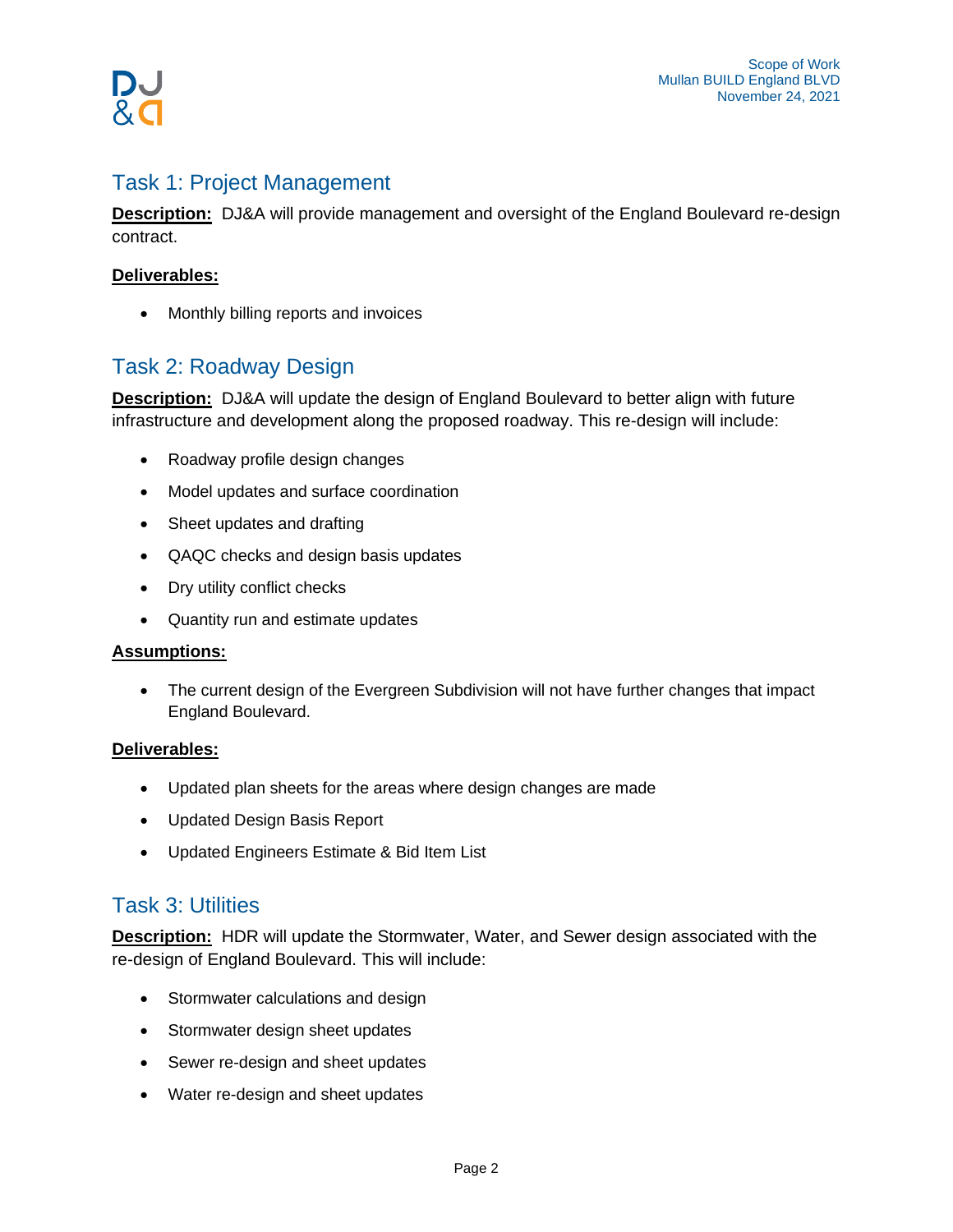- Estimate checks and updates
- MDEQ coordination and re-approval

## **Assumptions:**

- Water The George Elmer Drive design at the England Blvd. Intersection will not change for the water design and profile.
- Water The West England Blvd. water plan and profile is not expected to change.
- Water The East England Blvd. water plan and profile will need to be changed with the profile being lowered for minimum cover over the pipeline. The changes could also include lowering under the culvert crossing if that will still be included. Minor fire hydrant location changes will be included. Connection at Flynn Lane will need to be modified for the lowered water line profile.
- Sanitary Sewer The George Elmer Drive design at the England Blvd. Intersection will not change for the sanitary sewer design and profile.
- Sanitary Sewer The West England Blvd. sanitary sewer profile cannot be lowered due to minimum grade on the collection system pipelines downstream. The road profile will need to be lowered to fit the new design.
- Sanitary Sewer The East England Blvd. sanitary sewer profile cannot be lowered due to minimum grade on the collection system pipelines downstream. The road profile will need to be lowered to fit the new design.
- Stormwater The George Elmer Drive design at the England Blvd. Intersection will not change.
- Stormwater The West England Blvd. will be a complete redesign (new roadway profile, possibly with added vertical curves).
- Stormwater The East England Blvd. Road design and profile will generally stay the same, with updates to address conflicts with Evergreen (i.e., adjusting bioswales).

## **Deliverables:**

- Updated Stormwater Plan Sheets
- Updated Water Plan Sheets
- Updated Sewer Plan Sheets
- Updated Quantity Take-offs

# Task 4: Deliverable Package